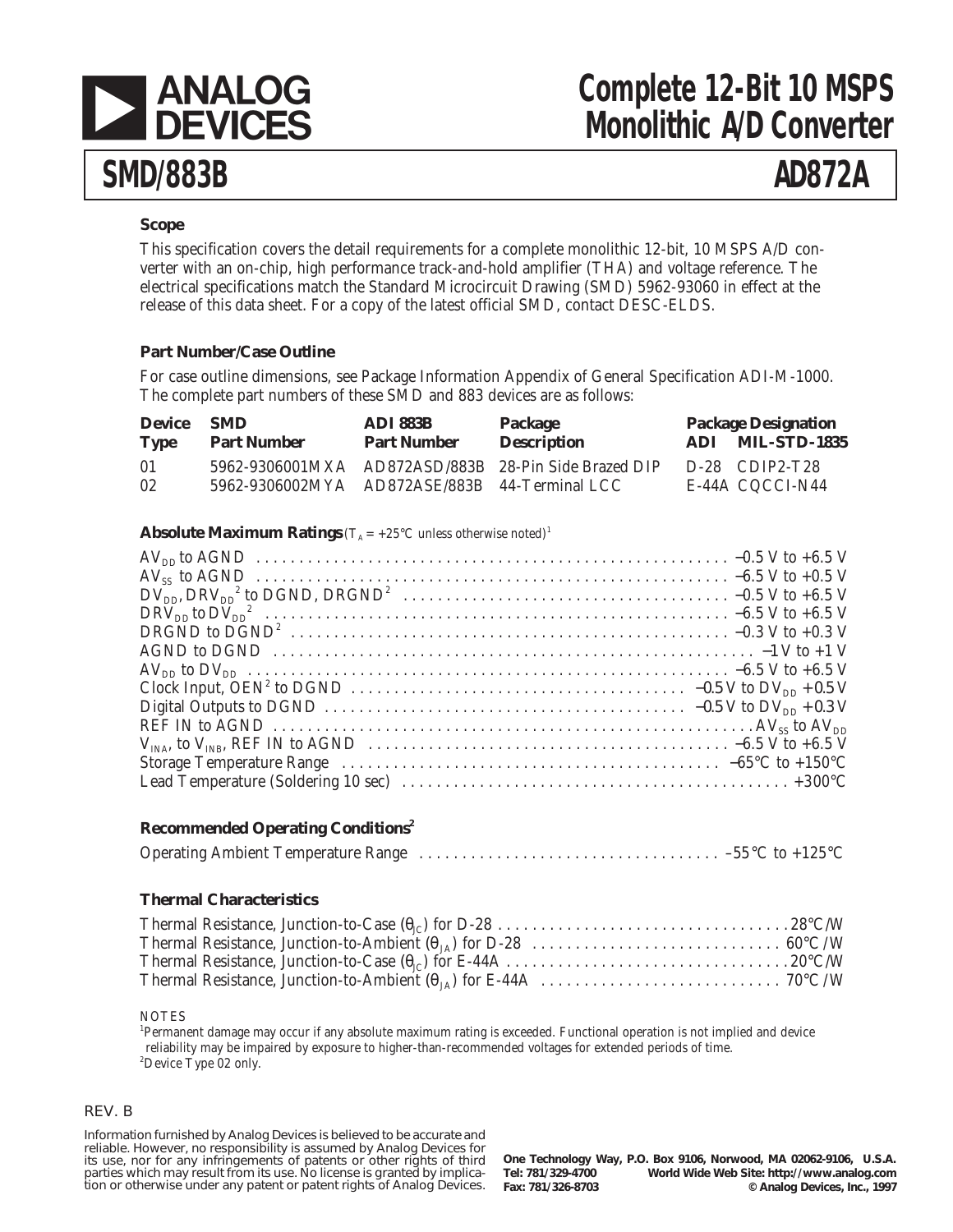# **AD872A–SPECIFICATIONS**

**Table 1. Electrical Performance Characteristics**

|                                                                                    |                               | <b>Conditions</b><br>$AV_{DD}$ = +5 V, $AV_{SS}$ = -5 V, |                  |               |               |                  |                           |
|------------------------------------------------------------------------------------|-------------------------------|----------------------------------------------------------|------------------|---------------|---------------|------------------|---------------------------|
|                                                                                    |                               | $DV_{DD}$ = +5 V, DRV <sub>DD</sub> = +5 V               | <b>Group A</b>   | <b>Device</b> | <b>Limits</b> |                  |                           |
| <b>Test</b>                                                                        | <b>Symbol</b>                 | unless otherwise specified                               | <b>Subgroups</b> | <b>Type</b>   | Min           | <b>Max</b>       | <b>Units</b>              |
| Resolution                                                                         | <b>RES</b>                    |                                                          | 1, 2, 3          | 01, 02        | 12            |                  | <b>Bits</b>               |
| Differential Nonlinearity <sup>1</sup>                                             | <b>DNL</b>                    | All Codes Histogram                                      | 1, 2, 3          | 01, 02        | 12            |                  | <b>Bits</b>               |
| Zero Error                                                                         | $B_{POE}$                     |                                                          | 1                | 01, 02        |               | 0.75             | $\pm\%$ FSR               |
| Gain Error                                                                         | $A_{E}$                       |                                                          | $\mathbf{1}$     | 01, 02        |               | 1.25             | $±%$ FSR                  |
| Zero Error Drift                                                                   | TCB <sub>POE</sub>            | External 2.5 V Reference                                 | 2, 3             | 01, 02        |               | 0.30             | $±%$ FSR                  |
| Gain Error Drift                                                                   | $TCA_{INT}$                   | Internal 2.5 V Reference                                 | 2, 3             | 01, 02        |               | 1.75             | $±%$ FSR                  |
| Gain Error Drift                                                                   | $\mathsf{TCA}_{\mathsf{EXT}}$ | External 2.5 V Reference                                 | 2, 3             | 01, 02        |               | 0.5              | $±%$ FSR                  |
| Power Supply Rejection                                                             | <b>PSR</b>                    | See Note 2                                               | 1, 2, 3          | 01, 02        |               | 0.125            | $\pm\%$ FSR               |
| Analog Input Range                                                                 | $\rm V_{\rm IN}$              |                                                          | 1, 2, 3          | 01, 02        |               | $\mathbf{1}$     | $\pm V$                   |
| <b>Input Resistance</b>                                                            | $R_{IN}$                      | $T_A = +25$ °C                                           |                  | 01, 02        | 50 typ        |                  | $k\Omega$                 |
| <b>Input Capacitance</b>                                                           | $C_{\rm IN}$                  | $T_A = +25$ °C                                           |                  | 01, 02        | 10 typ        |                  | pF                        |
| <b>Internal Reference Output Voltage</b>                                           | $V_{REF}$                     |                                                          | 1, 2, 3          | 01, 02        | 2.46          | 2.54             | $\mathbf V$               |
| Power Dissipation                                                                  | ${\rm PD}$                    |                                                          | 1, 2, 3          | 01, 02        |               | 1.3              | W                         |
| <b>Power Supply Current</b>                                                        | IAV <sub>DD</sub>             |                                                          | 1, 2, 3          | 01, 02        |               | 92               | mA                        |
|                                                                                    | IAV <sub>SS</sub>             |                                                          |                  |               |               | 150              |                           |
|                                                                                    | $\text{IDV}_{\text{DD}}$      |                                                          |                  |               |               | 21               |                           |
|                                                                                    | $\text{IDRV}_\text{DD}$       |                                                          |                  | 02            |               | $\boldsymbol{2}$ |                           |
| Signal-to-Noise and Distortion Ratio                                               | $S/(N + D)$                   | $\rm f_{IN} = 1~MHz;$ $\rm f_{S} = 10~MHz$               | 1, 2, 3          | 01            | 61            |                  | dB                        |
|                                                                                    |                               |                                                          |                  | 02            | 60            |                  |                           |
| <b>Total Harmonic Distortion</b>                                                   | <b>THD</b>                    | $f_{IN} = 1$ MHz; $f_S = 10$ MHz                         | 1, 2, 3          | 01<br>02      |               | $-62$<br>$-60$   | dB                        |
| Logic Input High Voltage                                                           | $\rm V_{\rm IH}$              |                                                          | 1, 2, 3          | 01, 02        | 2.0           |                  | V                         |
| Logic Input Low Voltage                                                            | $\rm V_{II}$                  |                                                          | 1, 2, 3          | 01, 02        |               | 0.8              | V                         |
| Logic Input High Current (CLK)                                                     | $I_{\rm IH}$                  |                                                          | 1, 2, 3          | 01            |               | 115              | $\pm \mu A$               |
| Logic Input Low Current (CLK)                                                      | $\mathbf{I}_{\rm IL}$         |                                                          | 1, 2, 3          | $01\,$        |               | $115\,$          | $\pm \mu A$               |
| Logic Input High Current                                                           |                               |                                                          |                  |               |               |                  |                           |
| (OEN, CLK)                                                                         | $\mathbf{I}_{\text{IH}}$      |                                                          | 1, 2, 3          | 02            |               | 115              | $\pm \mu A$               |
| Logic Input Low Current                                                            |                               |                                                          |                  |               |               |                  |                           |
| (OEN, CLK)                                                                         | $\mathbf{I}_{\text{IL}}$      |                                                          | 1, 2, 3          | 02            |               | 115              | $\pm \mu A$               |
| Logic Output High Voltage<br>$(\overline{\text{MSB}} - \text{Bit 12}, \text{OTR})$ | $\rm V_{OH}$                  | $I_{\text{SOLRCE}} = 500 \ \mu A$                        | 1, 2, 3          | 01, 02        | $2.4\,$       |                  | $\mathbf V$               |
| Logic Output Low Voltage<br>$(\overline{\text{MSB}} - \text{Bit 12}, \text{OTR})$  | $\rm V_{OL}$                  | $I_{SINK} = 1.6$ mA                                      | 1, 2, 3          | 01, 02        |               | 0.4              | $\ensuremath{\mathbf{V}}$ |
| Leakage                                                                            | $I_{Z}$                       | Three State                                              | 1, 2, 3          | 02            |               | 10               | $\pm \mu A$               |
| Clock Period                                                                       | $t_{C}$                       | See Figure 1.                                            | 9, 10, 11        | 01, 02        | 100           |                  | ns                        |
| <b>Output Delay</b>                                                                | $t_{OD}$                      | See Figure 1.                                            | 9, 10, 11        | 01, 02        | 10            |                  | ns                        |

NOTES

<sup>1</sup>Minimum resolution for which "No Missing Codes" is guaranteed.<br><sup>2</sup>Test conditions for PSR: 4.75 V ≤ AV<sub>DD</sub> ≤ 5.25 V, –5.25 V ≤ AV<sub>ss</sub> ≤ –4.75 V, 4.75 V ≤ DV<sub>DD</sub> ≤ 5.25 V.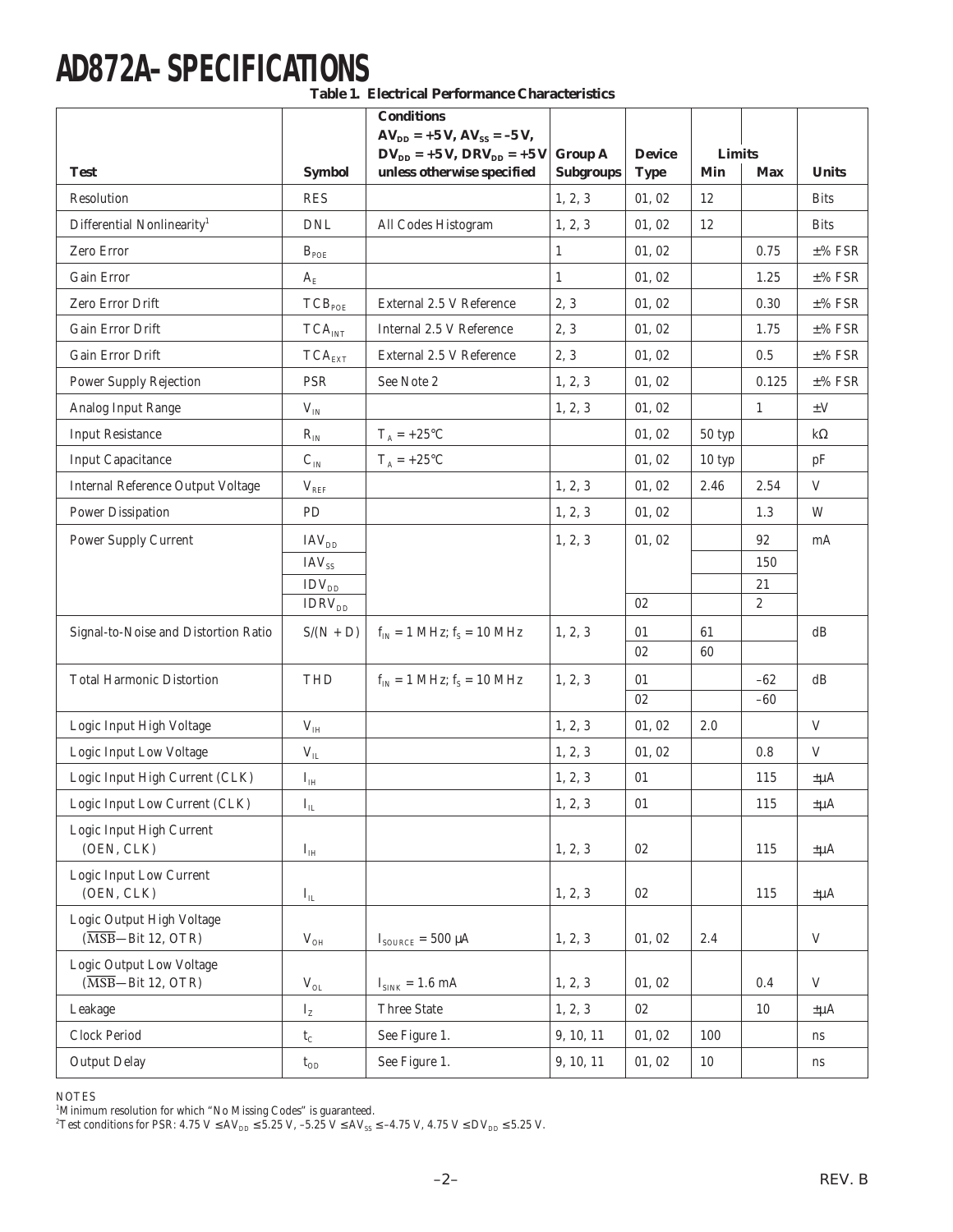# **SMD/883B AD872A**

# **Functional Block Diagram and Terminal Assignment**



**\*ONLY AVAILABLE ON 44-PIN SURFACE MOUNT PACKAGE**









Figure 1. Timing Diagram

#### **SWITCHING SPECIFICATIONS**

 $(T_{MIN}$  to  $T_{MAX}$  with  $AV_{DD} = +5$  V,  $DV_{DD} = +5$  V,  $DRV_{DD} =$ +5 V, AV<sub>SS</sub> = -5 V; V<sub>IL</sub> = 0.8 V, V<sub>IH</sub> = 2.0 V. These characteristics are included for design guidance only and are not tested or guaranteed.)

| <b>Parameter</b>                  | Symbol | Limits | <b>Units</b>    |
|-----------------------------------|--------|--------|-----------------|
| CLOCK Pulse Width High $ t_{CH} $ |        | 45     | ns min          |
| CLOCK Pulse Width Low $ t_{CL} $  |        | 45     | ns min          |
| Clock Duty Cycle                  |        | 40     | % min (50% typ) |
|                                   |        | 60     | $%$ max         |
| Pipeline Delay (Latency)          |        | 3      | Clock Cycles    |